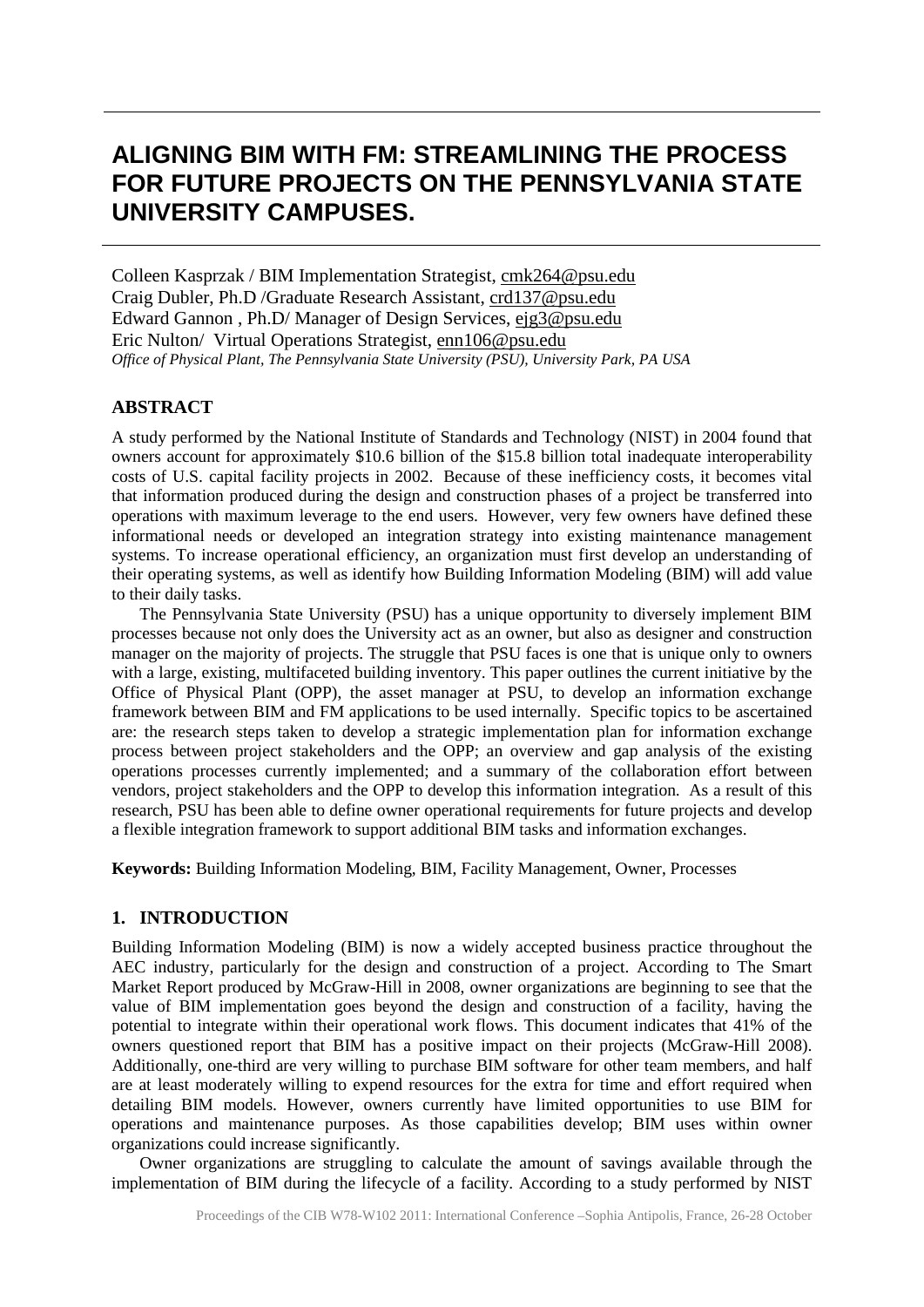(Gallaher et al. 2004), owners incur approximately \$10.6 billion of the total inadequate interoperability costs of U.S. capital facility projects (\$15.8 billion in 2002). It is vital that information developed in the design and construction phases is transferred into operations with maximum benefit to the owners. The overall impact of O&M is two times the amount of time spent on preventative maintenance, and four times the amount of time on corrective maintenance over a 25 year period. Therefore, if accurate information is not documented at the end of the construction phase, it has an exponential adverse effect on the facility performance level.

Through initial research, it has been determined that very few owners have defined their actual needs and how this information can be leveraged in their management systems, the level of detail necessary to maintain information efficiency, and how data developed during the project can be integrated into their facility management systems. To increase the operational efficiency, an organization must first develop an understanding of their operating systems and identify how Building Information Modeling (BIM) can add value to their day to day activities. Owners need to play an integral role in the information flow throughout the lifecycle of a building project.

#### **1.1 The Pennsylvania State University**

The Pennsylvania State University (PSU) is a land grant university and public research institution. While deeply rooted in tradition, the University is determined to remain on the cutting edge of knowledge and technology. One of the major goals of the University is to generate, disseminate, and integrate relevant and valuable knowledge to major industries.

PSU owns an extensive, multifaceted building inventory over nineteen campuses throughout the state of Pennsylvania. The University has 1,718 buildings over 2,000 gross square foot (GSF), with the University Park campus containing 933 buildings. The University Park campus has a total of 20 million GSF which is valued at \$5 billion. The Office of Physical Plant (OPP) supports and maintains the University Park campus, as well as is involved with the design and construction on new projects, major and minor renovations, rehabilitations, and major maintenance work. Due to the magnitude of the campus building inventory, there is a backlog of major maintenance projects valued at over \$2.6 billion. While the OPP saw some benefit of using BIM on recent design and construction projects on PSU campuses, the idea of implementing an overall BIM strategy seemed incomprehensible when considering the amount of effort and resources needed to just complete the backlog of projects, without modeling or associating the appropriate data to the existing facilities and assets. However, due to the advanced systems and processes in place and the overall technological capabilities of the OPP, a strategy is currently being developed to streamline the processes between the facility project lifecycle and the operations of that facility.

## **2. CURRENT INFORMATION EXCHANGE PROCESSES WITHIN PENN STATE**

The OPP currently employs 1400 personnel in eleven different departments. For the purpose of this research, the focus will be on streamlining the information exchanges between outside consultants, the OPP Work Control Center, and the OPP Design and Construction department. OPP Design and Construction provides a multitude of services to all of the PSU campuses, which include architectural and engineering services, construction and project management, construction administration, as well as maintaining the University's archival library for all facilities on all PSU campuses. The OPP has a unique opportunity to diversely implement information exchange processes because not only do they act as an owner, but as both the professional and construction manager on the majority of university projects. Due to this position, the OPP has the ability to research, test, and create processes which allow for an uninterrupted flow of information beginning at project conception.

#### **2.1 Current BIM Implementation**

The OPP has required the use of BIM on new construction and renovation projects valuing over \$5 million, as well as any other projects reviewed and categorized as appropriate by the project manager. The documents developed contain not only the minimum BIM Use requirements (Design Authoring, Design Review, 3D Design Coordination, Constructability Reviews, 3D Construction Coordination, and Record Modeling), but the information and data requirements for optimal use in operations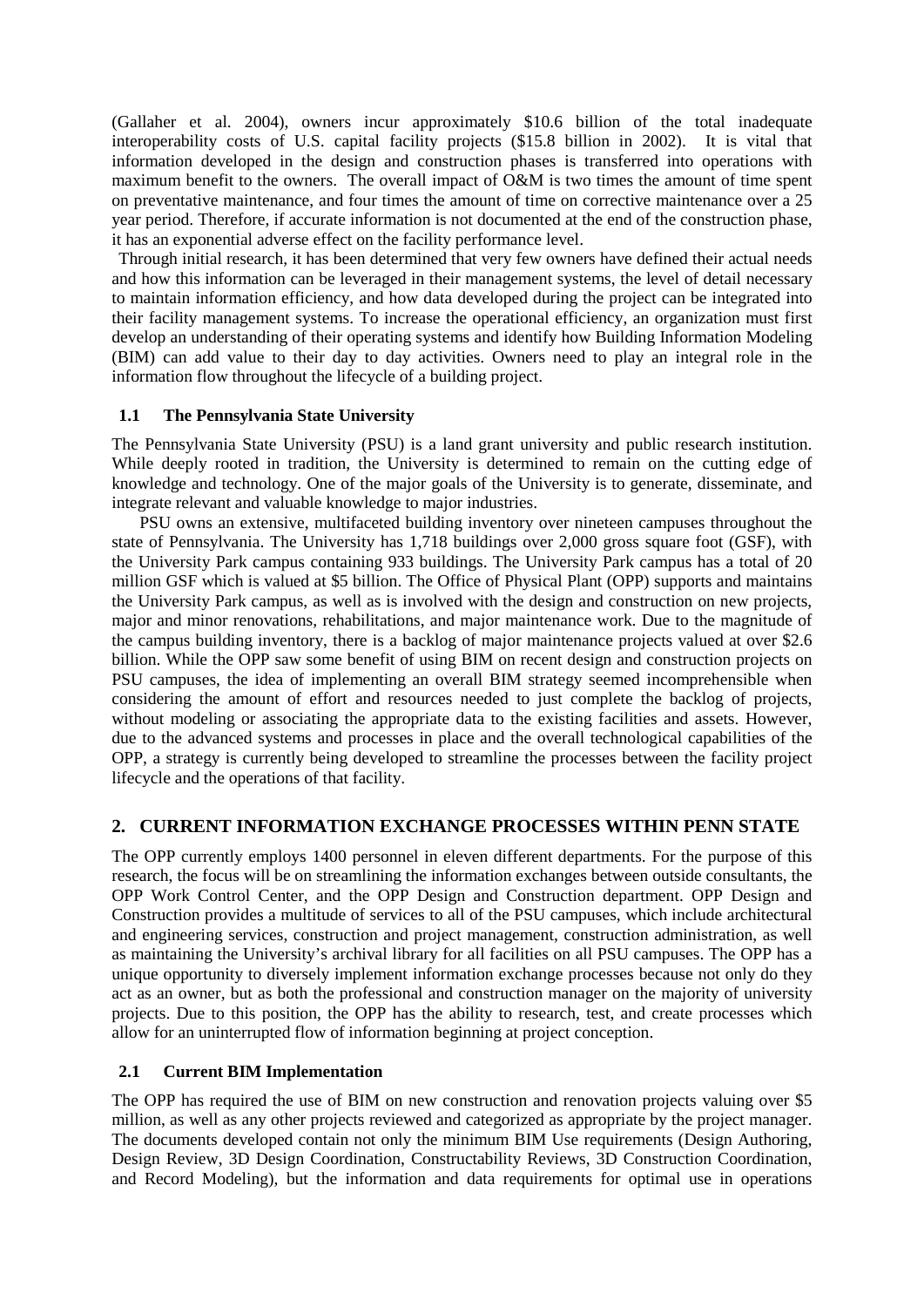(Dubler et all 2010). Using the recommended processes and templates from the BIM Project Execution Planning Guide (CIC 2009), the OPP has developed a strategy to stimulate collaboration, communication, and coordination by all project stakeholders during in the early phases of a building project.

On the PSU University Park campus the OPP is typically the end operator of a facility, not the end user. Because of this, those involved with the majority of the operational tasks of all newly proposed facilities participate not only in the development of specific facility maintenance data requirements, but also the development of the facility design. The OPP sees a benefit in communicating these needs by refocusing some of the effort during the early stages of a project to designing for maintenance. The purpose of this exercise is to assist the OPP Work Control Center in receiving the facility and asset data for commissioning and maintenance tasks, as well as develop an environment which is optimal for the lifecycle of the facility.

#### **2.2 OPP Work Control Center**

The OPP Work Control Center (WCC) plans; prioritizes, and plans all maintenance, repair, and renovation work at the University Park Campus. Using a web-based customer information system, the WCC manages the work reception function and receives customer work requests. The WCC is also responsible for developing and managing all major maintenance projects, as well as the Capital Renewal program, performing facility audits and building inspections. The FM application implemented by the WCC is an Enterprise Asset Management (EAM) system. The EAM system maintains over 50,000 mechanical and electrical assets electronically, requiring all maintenance personnel to use PDA's, tablets, or lap tops when assessing and completing preventative, corrective, emergency, or requested maintenance work orders.

#### **2.3 Gaps in Workflows**

A recent gap analysis of the current maintenance management process reflected an environment that included the following:

- **Departmental barriers which inhibit information, product and process sharing**<br>The creation, purchase, and maintenance of a significant amount of software
- The creation, purchase, and maintenance of a significant amount of software to manage all assets differently, resulting in a duplication of effort with no added value and issues with application interoperability
- An inability to determine incurred maintenance costs when work orders are not written against an asset, facility, or location, but by project account
- Global corporate policies which are enforced without consideration of cost or administrative burden
- A dependency on "tribal knowledge" due to a low percentage of personnel turnover rate.

A change of process is necessary to be proactive as a large owner. Best practices for operations are achievable when processes and information are exchanged seamlessly cross departmentally. The gap analysis recommended an upgrade of the existing EAM system, using the developed functional information hierarchy developed by the vendor. Not only would this eliminate several custom programs between departments, but give the OPP and the WCC the ability to reform their current workflows and develop a sound maintenance strategy.

As shown in Table 1, the WCC has a significant amount of work orders to complete annually. The process proposed suggests that if the OPP and WCC can eliminate ten percent of the time a service engineer or maintenance personnel spends on a typical work order; there will be a significant amount of savings of \$2.2 million annually.

Although there are obvious gaps between information workflows within the OPP, it is also important to note that this integration includes all initial project stakeholders. Professionals, engineers, consultants, and contractors need to recognize that they are also responsible for providing much of the operational data which is required to run a facility efficiently. Collaboration between all parties is needed to produce a seamless information exchange between design, construction, building commissioning, project turnover, to initial operations.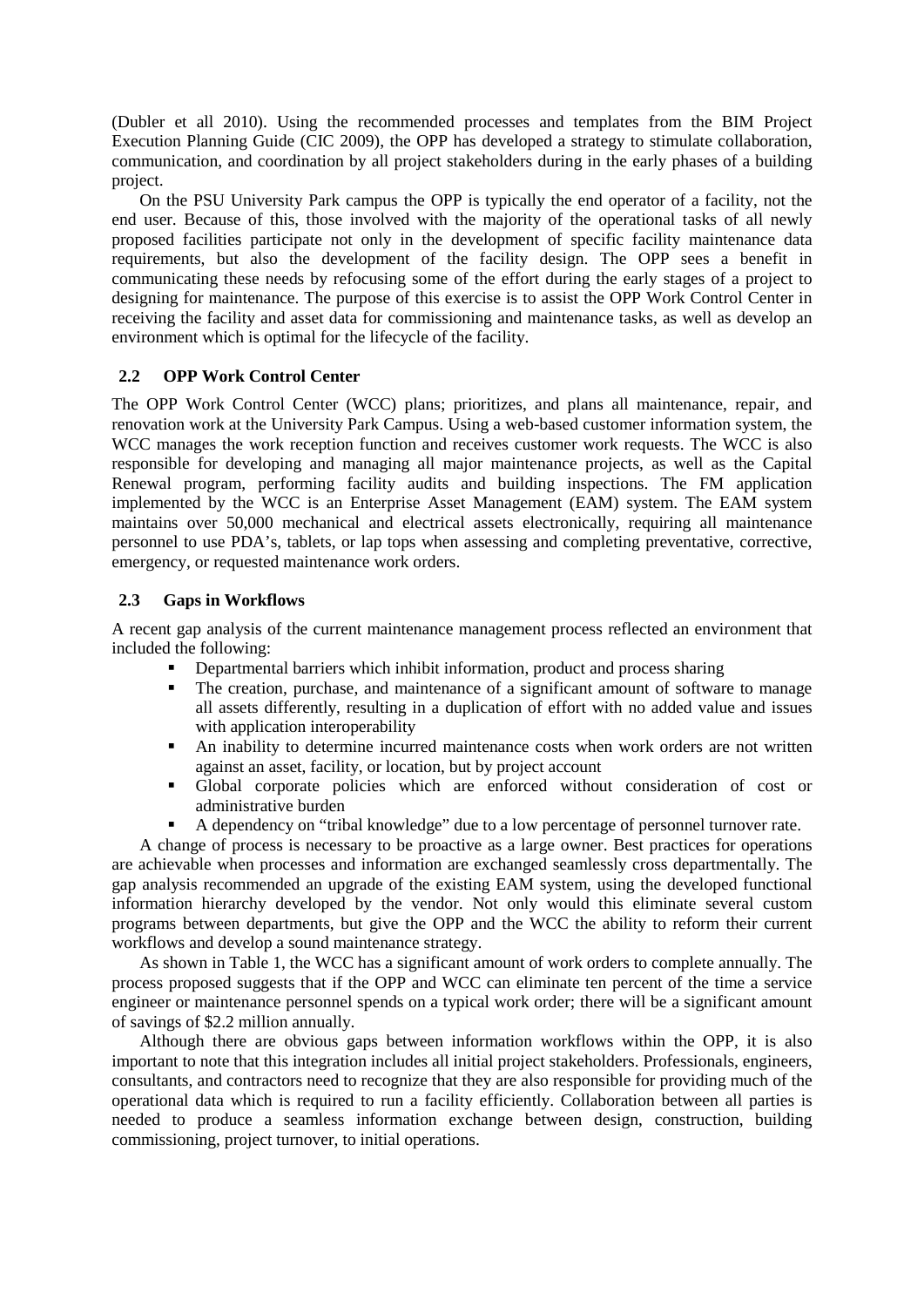| FY 2009/2010 WCC WORK ORDERS                                                                                         |               |            |                     | <b>PROJECTED SAVINGS</b> |                 |
|----------------------------------------------------------------------------------------------------------------------|---------------|------------|---------------------|--------------------------|-----------------|
| Type                                                                                                                 | <b>Amount</b> | Time (hrs) | <b>Average Wage</b> | Time $(min)*$            | <b>Monetary</b> |
| Preventative Maintenance                                                                                             | 109,000       | 1.5        | \$50.00/hr          | 45                       | \$817,500       |
| Corrective and Emergency<br>Maintenance                                                                              | 55,000        | 5          | \$50.00/hr          | 45                       | \$1,375,000.00  |
| <b>Total</b>                                                                                                         | 164,000       | 438,000    | N/A                 | 45                       | \$2,200,000     |
| *Projections are based on a 10% savings spent on research; inaccurate information, or other interoperability issues. |               |            |                     |                          |                 |

Table 1: Projected Cost Savings for Completed Work Orders

# **3. INDUSTRY STANDARDS FOR BIM TO FM**

When faced with the challenge of BIM implementation in the operations phase, there are very few examples of success. One reason for the lack of success is that owner organizations have spent many years developing and refining their operation processes, and current BIM deliverables do not align with their standardized objectives (Bernstein and Pittman, 2004). Therefore, there is an interoperable gap that must encompass the operations phase, allowing the owner to be a key team member. To increase operational efficiency, an organization must first develop an understanding of the operational systems inside their organization, and how BIM can add value to their day to day activities.

There are two different approaches when integrating the process between BIM and FM, one that uses a central database which provides a common model for information sharing and one that allows for interoperability between several different applications (Ballesty 2006).

## **3.1 Current Industry Case studies of BIM to FM integration**

There have been several recent efforts to develop an integrated information platform into the operations phase of a facility. The Sydney Opera House FM Exemplar Project (Ballesty 2006 ) used BIM to link key performance indicators to support the total asset management (TAM) system for the project after construction. Additionally, the School of Cinematic Arts (SCA) at the University of Southern California (USC) may well be the first project to implement BIM throughout the full lifecycle of a project in the U.S. (Smith 2009). The SCA project, which was funded mostly by the Lucasfilm Foundation, utilized an integrated project delivery (IPD) to keep the owner's interest in mind throughout the design and construction of the facility. Specifically, this project attempted to use BIM to monitor the heating, air conditioning and electrical systems in the building (Becerik-Gerber, Rice 2010). Finally, and more recently, the General Services Administration (GSA) and NASA are joining together to integrate BIM for facility management on the NASA Langley Research Center (LaRC).

The objective of this endeavor is to prove that an integration between the models developed in construction NASA's computerized maintenance management system (CMMS) is possible and valuable. These recent projects are pushing the envelope in BIM to FM integration, and should be considered when developing owner organization standards.

# **3.2 The Construction Operations Building Information Exchange (COBie)**

The Construction Operations Building Information Exchange (COBie) was developed by the United States Army Corps of Engineers (USACE). This approach consists of several different parties capturing facility data during the entire project lifecycle, not solely at project turnover. COBie has been designed as an open format standard, implementing IFCs in order to be interoperable with several different types of software. All project stakeholders have the ability to import and export specific facility data during the project through a central database.

In March 2010 at the National Facility Management & Technology Trade Show COBie Challenge, certain software vendors were called upon to demonstrate the information integration capabilities of their product in relation to their supported business life-cycle workflows using COBie2. The teams had to qualify based on a set of previously identified quality criteria, participate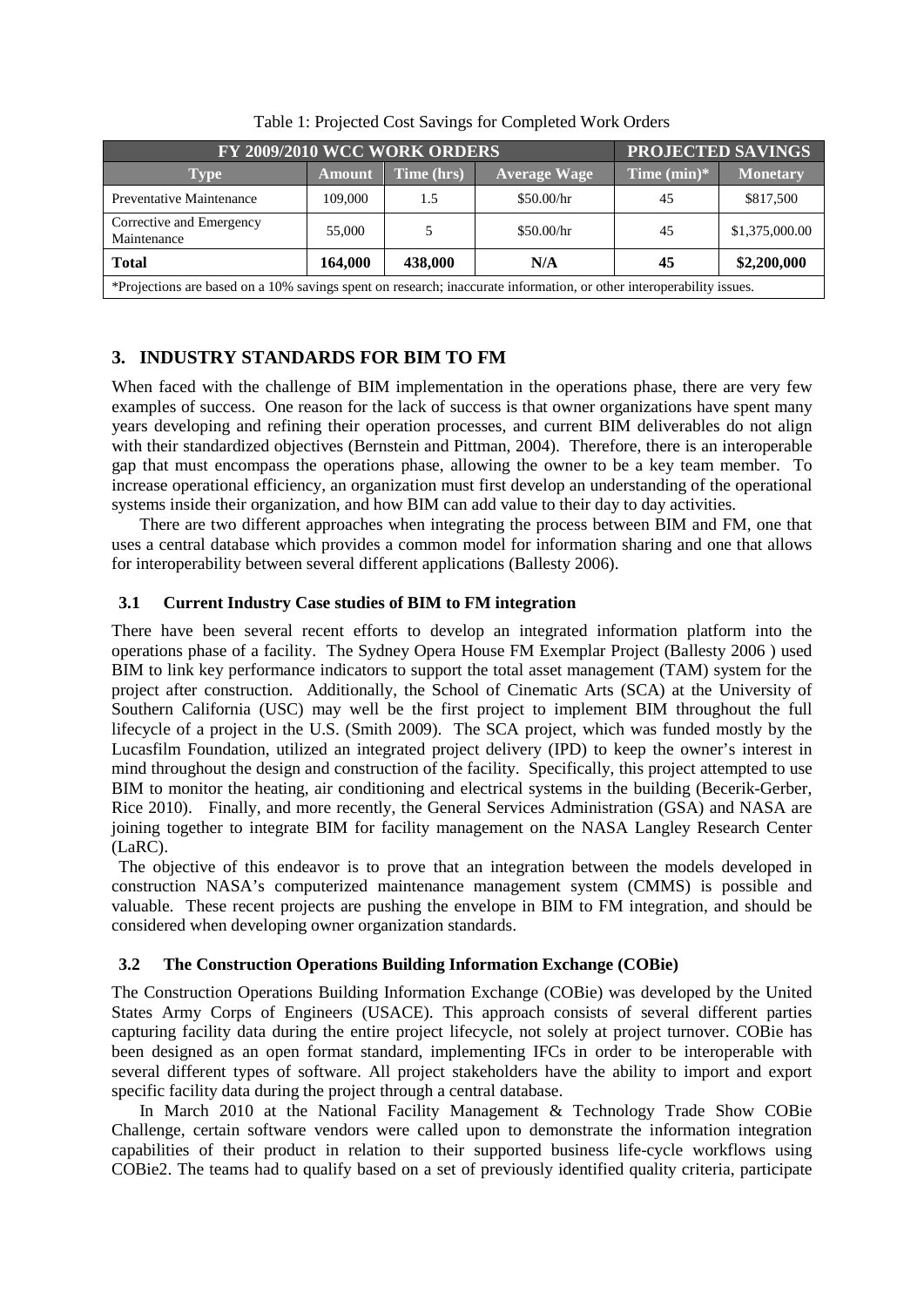in a public interoperability demonstration, as well as engage in follow-up testing of their software. All vendors involved successfully completed the challenge (East 2010). The purpose of the COBie Challenge is for software vendors to prove their successful integration from construction to operations.

## **3.3 Challenges**

Many of the current projects that are using BIM across a facility management platform are being driven by the contractors and do not keep the owner's interest in mind throughout the facility lifecycle. In order to maximize the benefit of integration in the operations phase, the information should be pulled from the project team using owner guidelines (Dubler, Messner, and Anumba 2010). The projects that have maintained the interest of the owner throughout the project lifecycle (Sydney Opera House and SCA) have provided great examples of success, but little detail on how to achieve the success.

Information exchange from construction to operations is not a seamless process. The 2010 COBie Challenge proves that interoperability between certain software and COBie2 is possible; however, some vendors are considerably more advanced in their integration than others. End users of this information exchange need to recognize that resources will be spent on manually adjusting, exporting, and importing COBie data into their existing FM system. COBie2 allows for the addition or customization of data to support specific project requirements of an owner or facility, but only with a select few of software programs. It is not yet capable to integrate effortlessly into an existing and extensive FM database, much like that of PSU, without expending a significant amount of resources. Therefore, many owners are developing standard operations internally and testing them through pilot projects. In order to move forward in the development of full facility management integration, the efforts being produced by separate owners should be shared and standardized.

## **4. BIM TO FM RESEARCH METHODOLOGY**

BIM has the ability to benefit many sectors within an owner organization, although the challenge exists of where to start (CRC 2007). The focal point for this research is to streamline the information exchange process during the project lifecycle into operations of the facility. The following research steps, stated below and represented in Figure 2, were conducted to develop the concepts addressed in this paper:

- 1. Perform literature review of previous studies and ongoing owner initiatives
- 2. Identify the need for BIM to FM integration within the OPP
- 3. Analyze existing FM systems and workflows
- 4. Conduct expert interviews with the Work Control Center
- 5. Organize focus group meeting with OPP and vendors
- 6. Develop a strategy for BIM to FM Integration with the OPP
- 7. Test and validate strategy with industry feedback and pilot project



Figure 1: Research Methodology Workflow Process Maps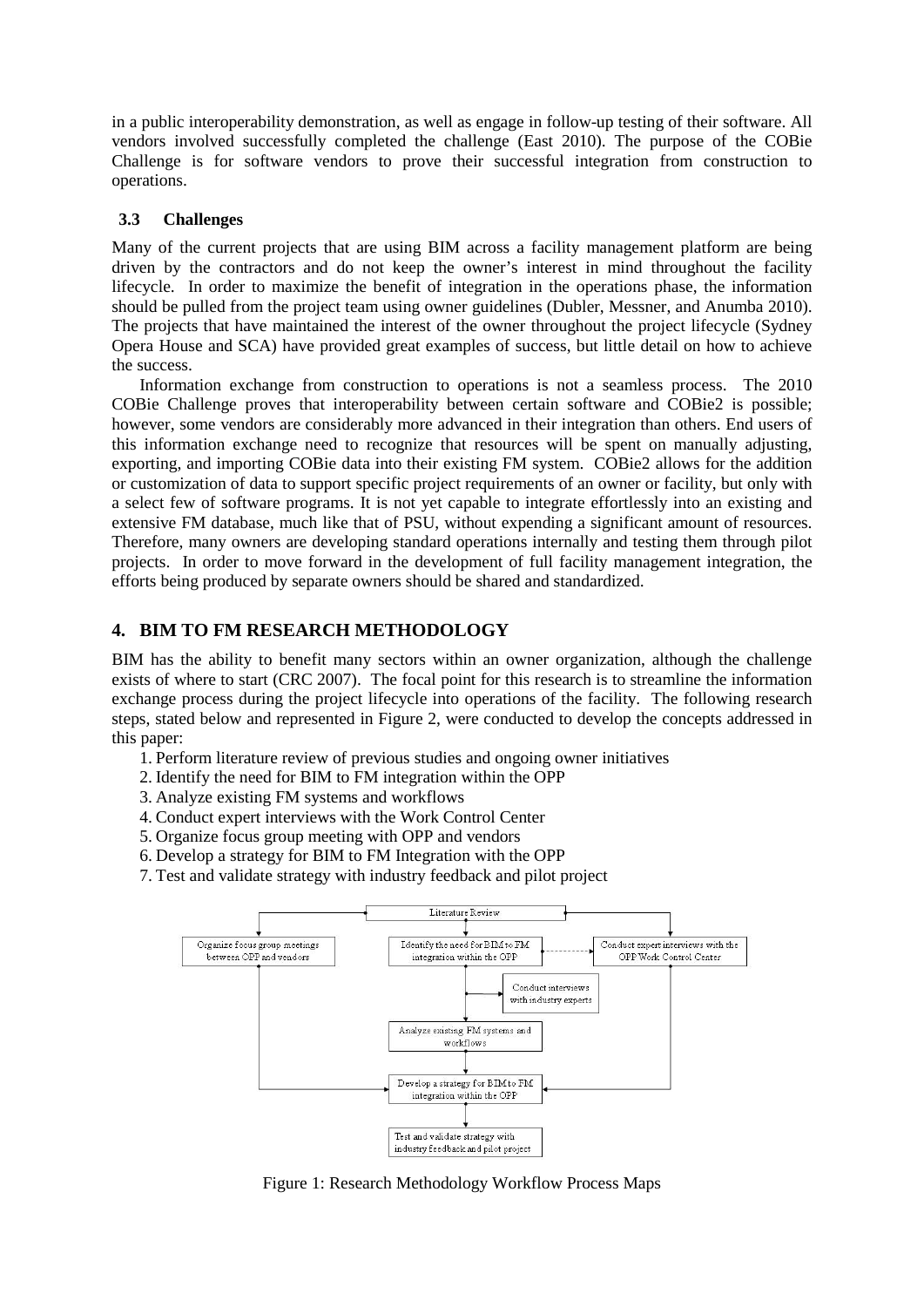In order to develop an appropriate BIM to FM integration strategy for an owner of this magnitude, it was necessary to review several other owner BIM initiatives including USACE, the Sandia National Research Laboratory, the University of Indiana, Target, and Crate & Barrel. Upon review of these industry initiatives, it was apparent that there was little to no research completed regarding a direct link between the PSU selected BIM platform and the existing EAM system. After further investigation and analysis of the current workflows and processes within the OPP, several expert interviews and an analysis of the current systems was performed within the WCC in order to determine the gaps, challenges, and benefits for a full BIM to FM integration.

A focus group was then formed to develop the direct integration. This group consisted of three members of the OPP, two members of the Computer Integrated Construction (CIC) Research Group, a contractor, as well as several vendor representatives and support from each platform. Together this team began to develop a strategy for a direct link between BIM to the existing EAM system and identified a pilot project on the University Park campus to implement the developed protocol. The testing and validation process is ongoing and will produce a field tested study of a direct integration between BIM and FM processes one month following facility turnover.

#### **5. BIM TO FM IMPLEMENTATION CASE STUDY RESULTS**

The OPP has been working extensively with vendors to develop the integration between their chosen BIM software platform and their existing EAM program. This strategy includes providing visualization of asset information, visibility of owner/operator data requirements, and feedback of building performance. The proposed integration workflow, as shown in Figure 3, includes a central database with a bidirectional link because the model and associated information will be accessed differently for departmental tasks. The goal of this project is to develop a system, working within each of the departments typical workflows, and will be tested and validated on a University Park campus facility.



Figure 2: Proposed bilateral workflow from BIM Platform to EAM System.

#### **5.1 BIM Data Synchronization and Facility Data Export**

During the initial stages of model creation, the user will be able to export model attributes and data into the EAM system either directly or through IFCs into the EAM system which will be read through the EAM's import application. The EAM system will then create a standardized list of attribute fields for each asset imported. Those fields are then exported back into the modeling software where the appropriate project stakeholder will populate the attribute fields. After all fields are populated by the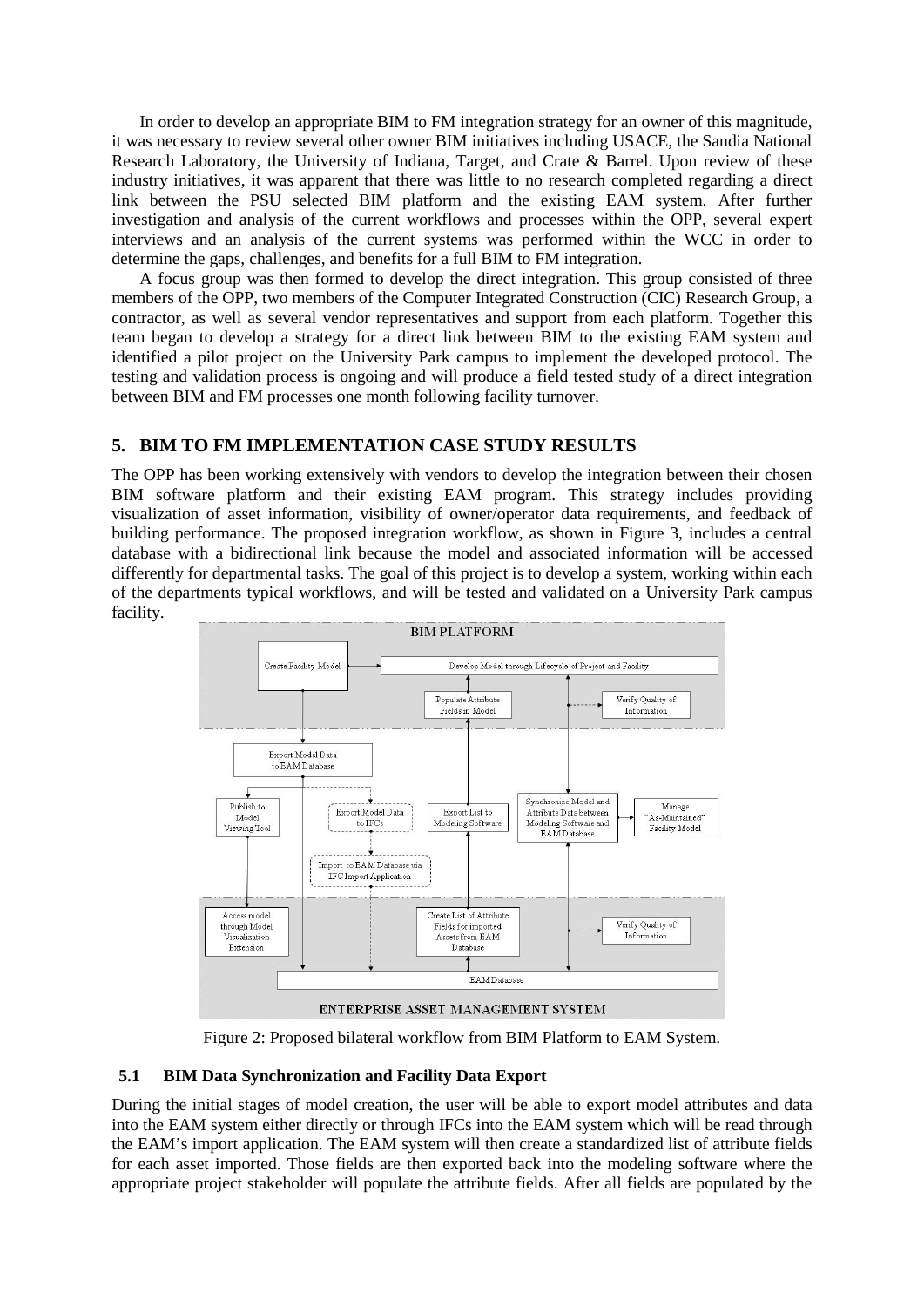responsible party and then verified through construction and facility commissioning, the two systems are synchronized allowing both the modeling software and the EAM database to view and modify data in their respective systems. This results in an accurate and up-to-date "as-maintained" model of the facility for use throughout its lifecycle.

## **5.2 Building Visualization Integration**

Coinciding with model and EAM system integration, an extension within the EAM allows for a maintenance tech to view an asset in 3D. This visualization integration provides the user with geospatial data previously unavailable through a more traditional EAM system.

# **5.3 Pilot Study**

In order to test the integration process between the BIM platform and CMMS system, the OPP has chosen the Millennium Science Complex (MSC) as a pilot study. MSC, shown in Figure 4, is a 275,000 square foot, \$230 million state-of-the-art research facility on the PSU University Park campus. The project is scheduled for completion during the summer of 2011. MSC will be the first PSU facility which will employ a full time building engineer and be maintained by a specific operative crew, which allows for maximum control of the data integration process.



Figure 3: A model rendering of the Millennium Science Complex created by Viñoly Architects.

During the construction of the MSC project, models were developed for 3D coordination of major components and equipment. However, due to the timing of project turnover as well as the magnitude of the facility, EAM information integration was not contractually required. It was not until the project was approximately seventy-five percent complete that the OPP decided to focus on the development of the BIM platform and the existing EAM program. Therefore, the pilot study that is being developed includes data entry by the contractor, and will give the team a very good idea about the dollar value that can be saved if the EAM information is populated throughout the lifecycle of future projects. The value will be captured on time spent to find, modify, and organize the information based on the aforementioned criteria.

# **5.4 Initial Findings and Challenges**

Through the BIM Project Execution Plan and the OPP Owners BIM Requirements, PSU is in the position to acquire a large amount of relevant data to be located in the EAM central database before commissioning and project turnover. The WCC will then have the ability to have access to this information initially and will only need to field verify asset attributes, rather than spending resources on data acquisition and verification. Having access to this verified data will also allow maintenance personnel to have correct data attribute and performance information when out in the field performing maintenance tasks. The centralized database will contain the O&M manuals as well as any specific notes relating to the asset. The WCC will also have read-only access to the model and will be able to visualize not only the location of the asset, but the system and area the specific asset effects.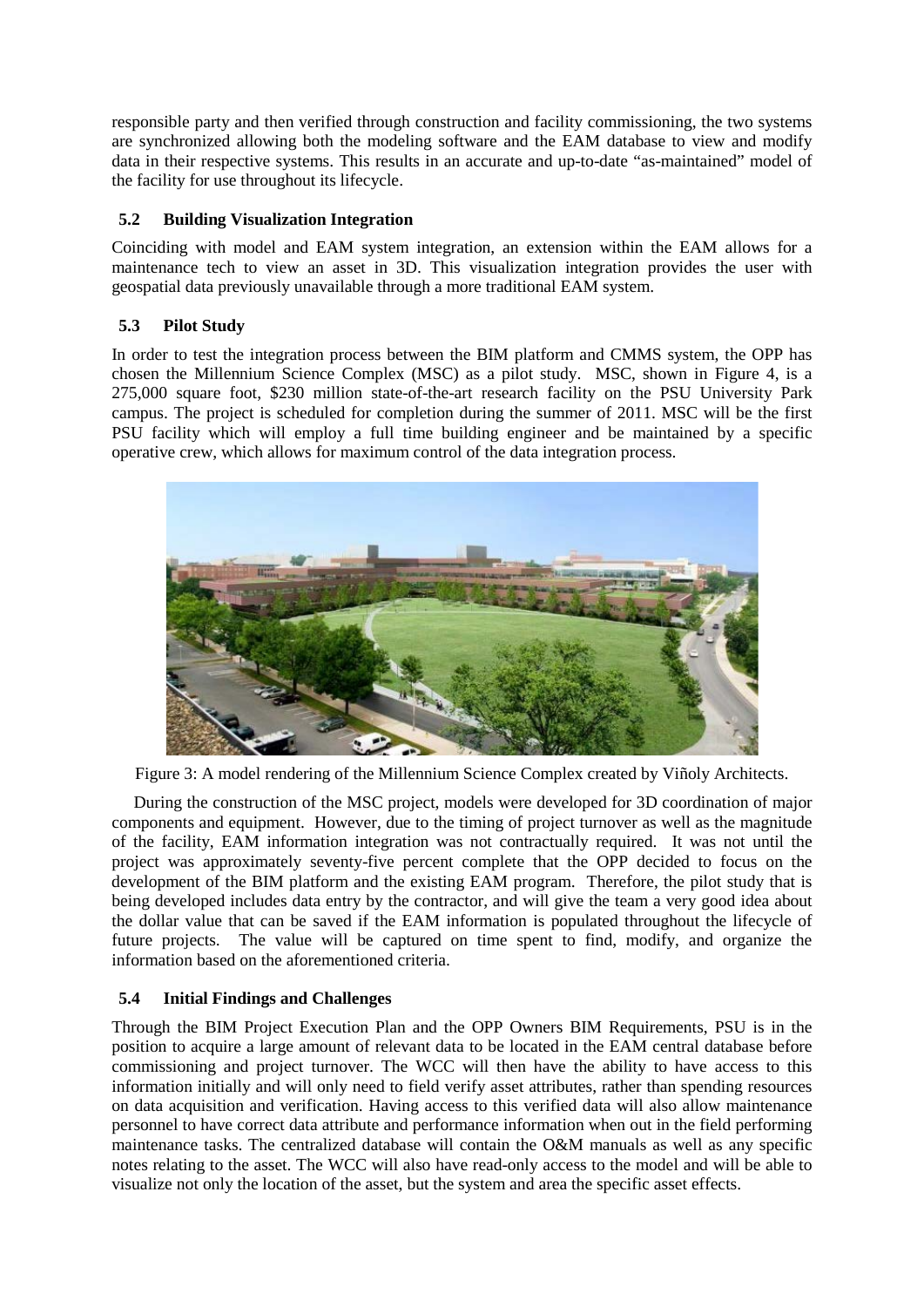Another important finding during the development was the reverse engineering required to complete the integration. The WCC views assets through a component based hierarchy as opposed to the systems based approach which is used by professionals and contractors. In order for the integration to be successful, it was necessary to break down these assets into a functional hierarchy within both applications and develop standardized naming convention.

This case study also determined that even though the contractors are willing to focus their efforts to integrate the information requirements of the owner into a facility model, the process needs to begin very early during the construction process. When there is a delay in acquiring these data needs, the contractor loses flexibility for implementing the data retrieval process at the appropriate time and will need to facilitate a data entry process after the fact, ultimately at the cost of the owner and potentially the life of the facility and its assets.

This information accessibility is available to the OPP Design Services as they continue to renovate and design new layouts for existing facilities. The professionals in this group will not only have digital access to the original design data, but access to the maintenance history which will assist in making better informed design decisions. This integration between the initial project stakeholders, the WCC, as well as OPP Design Services on future projects has emphasized the necessity of quality control procedures. These procedures include model and data modification restrictions to only those responsible for the manipulation of information and read-only access to all other users.

## **6. LOOKING TOWARDS THE FUTURE**

As presented in the NIST study, most owners and operators waste a significant amount of resources yearly on misinformation and information exchange interoperability issues. Because of the magnitude of the facility and asset inventory, PSU is not a typical owner organization and have a set of needs which is much larger than most. However, the OPP can assist industry in developing a recommended work flow for the development of owner requirements. In order to improve the operations of any facility, it is important to integrate several different sources of information throughout the project lifecycle, commissioning, and performance analysis (Ballesty 2006). These information requirements need to be realized and then integrated during the early stages of a project lifecycle. While the software platforms may vary between specific projects and owners, developing a collaborative and integrated BIM to FM data exchange solution is necessary for developing a more effective facility design and operations process during the life of a facility. Streamlining the BIM to FM process before project turnover, will enable owners to reduce lifecycle costs and develop more effective operational workflows.

#### **7. CONCLUSIONS**

Although still in beta form, the BIM to FM integration initiatives implemented by the Office of Physical Plant at The Pennsylvania State University represent an excellent opportunity to identify and develop best practices solutions within the AEC and FM Industries. While the integration between BIM and the existing FM system of the WCC is still in progress, the OPP team has expanded their BIM implementation efforts to include Campus Facility & Planning, Energy & Engineering, and Design & Construction Services. Although these three departments have varying needs and serve different purposes to the University, they were also chosen for their low barrier to entry as well as their high technological competencies. In order to assist with the complete integration of BIM and developed processes, the OPP is continuing to develop and revise their contract language, as well as implemented an in-house education strategy. This project's outcome will, in time, continue to support the OPP's effort to implement leaner facility lifecycle strategies and begin to streamline software platforms across all other OPP departments at the University Park campus. The innovative methods delivered by this project should be implemented at the strategic, management, and operational levels by owners with a large catalog of facilities. This will lead to improved facility delivery and lifecycle performance for the benefit of the university community.